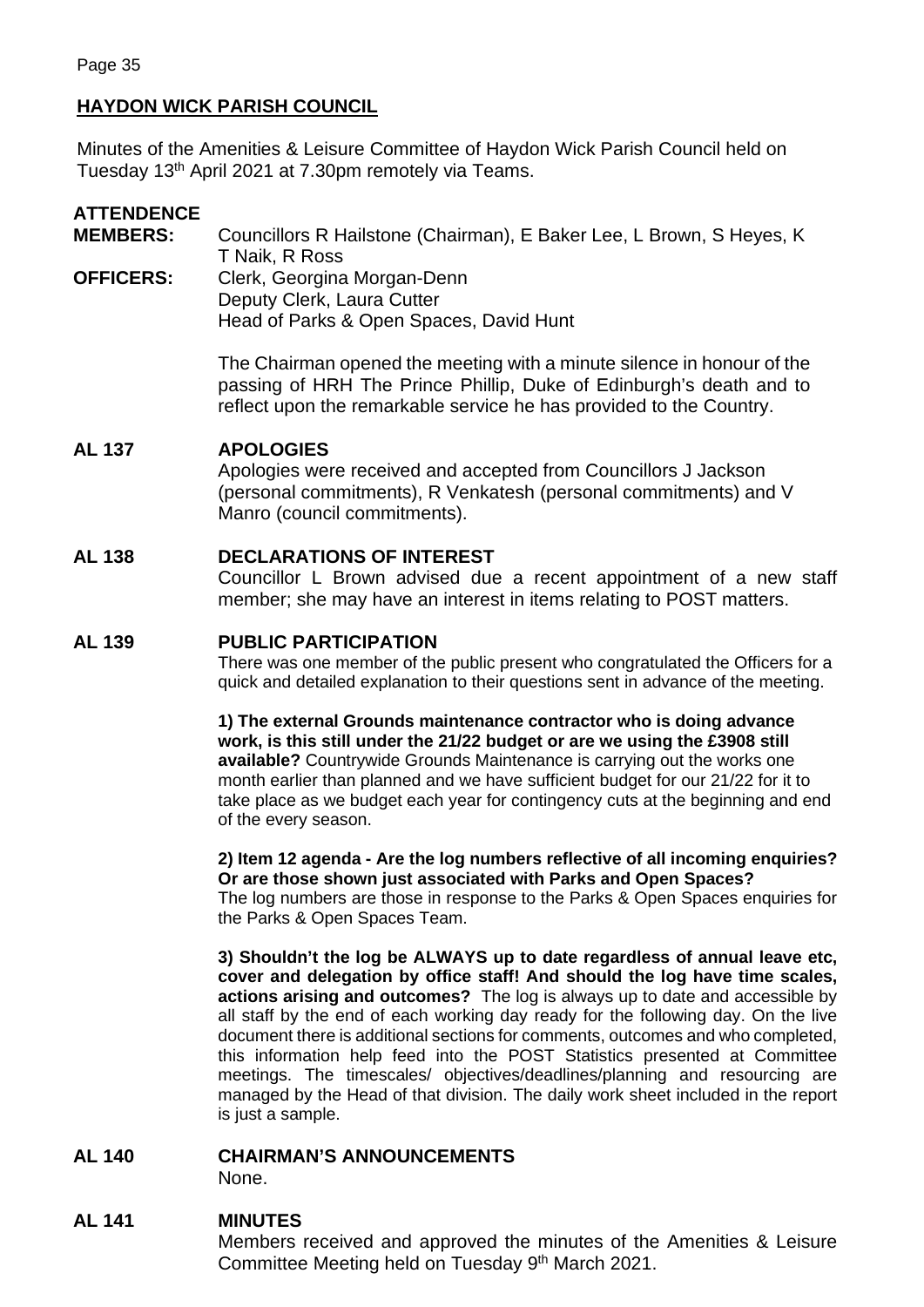**Proposed: Councillor L Brown Seconded: Councillor E Baker Lee Vote: Agreed unanimously.** 

**RESOLVED: The minutes of the Amenities & Leisure Committee Meeting held on Tuesday 9th March 2021.** 

## **AL 142 CHERRY TREE AVENUE**

Following questions asked within the Chair's Amenities & Leisure article for the Haydon Wick "Living" magazine, the Council received a request from a local resident to plant cherry trees to create an avenue from the footpath that runs from Thames Avenue to Hamble Road. Since the publication, cherry blossom trees had been planted at Orchid Vale creating the Covid-19 Memorial. The Head of Parks & Open Spaces confirmed that the location would be suitable to plant such trees, but a further site visit would need to take place to establish the scope of works required and potential costs. After discussion, the Committee agreed to collate all suggestions and if necessary, run a public consultation to establish which location would be most desirable.

## **AL 143 COUNCILLOR REPORTS**

| <b>Councillor L Brown</b>     | Reported an incident of someone being locked<br>in KGV Play Area and needing to call the<br>Landlord of the adjacent pub to allow them to<br>leave via their gate. The Deputy Clerk advised<br>this has not been reported officially by the<br>person affected but considering the Chairman's<br>comments, the security provider was contacted<br>to provide an explanation. The security provider<br>confirmed that they are confident that no one<br>was left in the park when they locked up, the<br>park is thoroughly checked. The security<br>provider understood the conditions of the<br>contract. If necessary and time/date is known, |
|-------------------------------|-------------------------------------------------------------------------------------------------------------------------------------------------------------------------------------------------------------------------------------------------------------------------------------------------------------------------------------------------------------------------------------------------------------------------------------------------------------------------------------------------------------------------------------------------------------------------------------------------------------------------------------------------|
|                               | the CCTV can be investigated. Requested an<br>internal sign to be displayed confirming the<br>contractors'<br>details<br>should<br>if<br>someone                                                                                                                                                                                                                                                                                                                                                                                                                                                                                                |
| <b>Councillor E Baker Lee</b> | accidentally be locked in after hours.<br>Advised that wild garlic has been planted at Rex<br>Barnett Walk, instead of paperwhite daffodils.                                                                                                                                                                                                                                                                                                                                                                                                                                                                                                    |
| <b>Councillor KT Naik</b>     | Advised the bulbs planted last year have not<br>flourished as much as the bulbs planted in<br>previous years. Will send across photos to the<br>office to report concerns back to the suppliers.                                                                                                                                                                                                                                                                                                                                                                                                                                                |
| <b>Councillor S Heyes</b>     | Has walked many miles around the parish over<br>the last couple of weeks and confirms all is in<br>good order, the area is looking well maintained.                                                                                                                                                                                                                                                                                                                                                                                                                                                                                             |
| <b>Councillor R Ross</b>      | Queried whether the article submitted in the<br>Haydon Wick "Living" magazine with regards to<br>Clifford Meadow last summer, can be reshared<br>to update residents on the Council's position<br>and advise who is responsible for maintenance/                                                                                                                                                                                                                                                                                                                                                                                                |
| <b>Councillor R Hailstone</b> | why it is maintained in a special way.<br>There is a significant showing of cowslips<br>growing in the trial wildflower location at Hyssop<br>Close, as this area has seen the best results,<br>could the area be extended? Head of POST to                                                                                                                                                                                                                                                                                                                                                                                                     |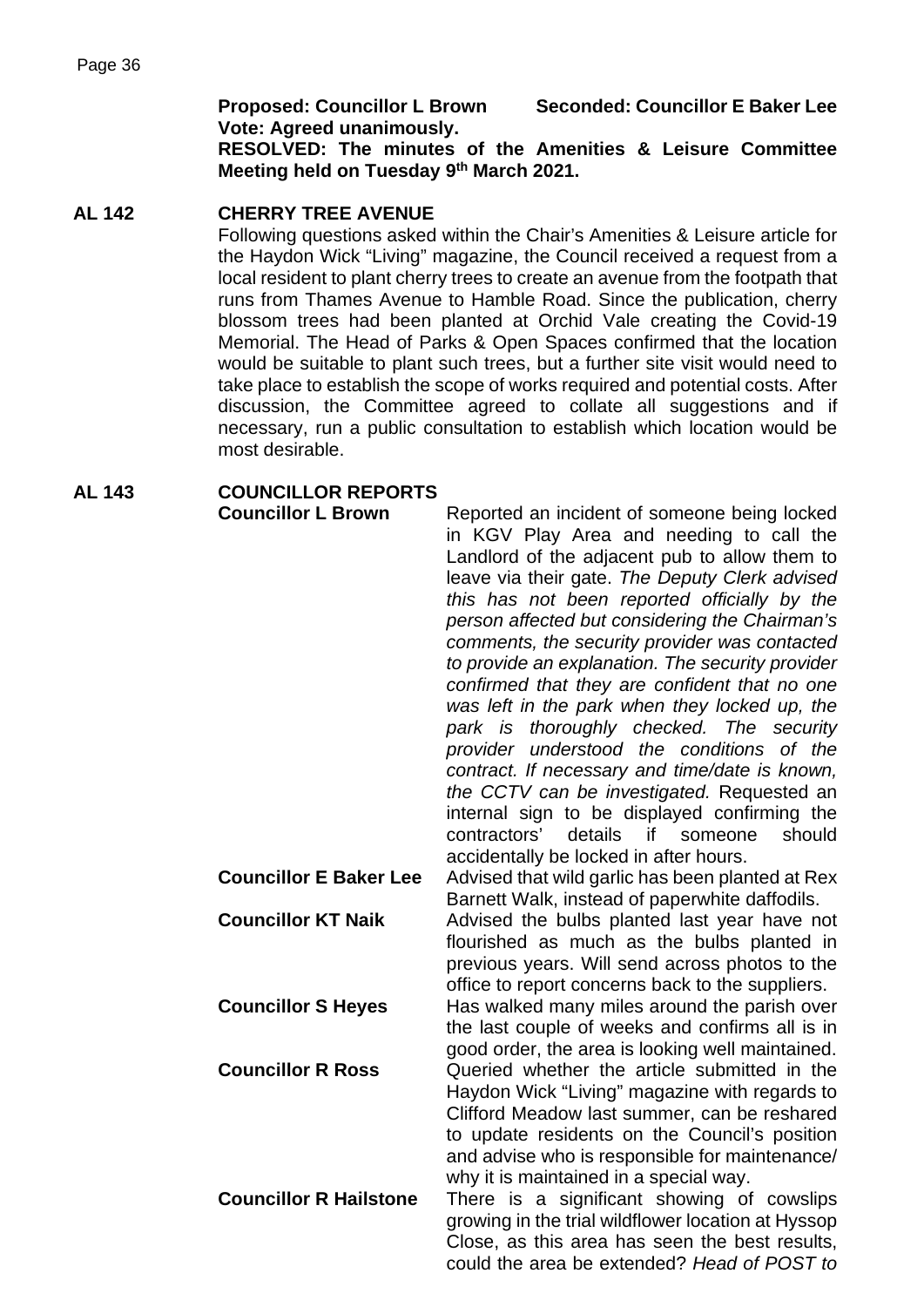*investigate with the Grass Team Leader and see if can increase the area by a maximum of 10%.*

*7:18pm Councillor R Hailstone dropped out of the meeting. 7.21pm Councillor R Hailstone rejoined the meeting.*

### **AL 144 CLERK'S REPORT**

**Benjamin's Smile Charity** – Passed on their thanks for all the Council's support with Benjamin's Smile and the Inclusion Campaign. Will be attending the Play Area WP at the end of the month so should have some further updates at future Committee meetings.

**Allotment Competition 2021** – Will be advertised shortly ready for judging in July 2021.

**Swindon Borough Council (SBC) Dog Warden** – Received an informative response from the Dog Warden confirming that a new Animal Warden has joined the team. Many fouling complaints have been received and SBC is taking steps to mitigate. Dog Warden is happy to have a meeting with us to discuss enquiries. Lengthy and informative email response will circulate to Members.

**Seasonal Tidy Up Operative –** A new seasonal operative, has now been appointed to the Tidy Up team and will be with us until the beginning of October.

**Open Space Opposite Mazurek Way -** Request from SBC regarding holding a fun fair on the open space opposite Mazurek Way. SBC has given permission as the landowners, but the Parish Council is also asked if this would be acceptable to avoid any potential conflicts with planned grounds maintenance for this area. Head of POST to meet with fun fair provider to discuss further.

**The Great Haydon Wick Grow Off Event – Taking place on Monday 19th** April 4.30pm at the Council Offices – children invited to meet Youth Worker and Community Development Officer to plant some sunflowers, take them home and grow them throughout the summer ready to bring them back for a biggest sunflower competition. The Council teamed up with Morrisons who has donated sunflower seeds and compost to help our event.

**Graffiti Mouldon/TDD Underpass (Haydon Brook Bridge)** – Checked with the Bridges & Structures Manager at SBC, who had issues with the type of street art the Council is requesting. A proposal would need to be carefully thought through as to not make the area unattractive to pedestrians, also to mitigate issues with the water course and advice that potential planning conditions may need to be investigated.

### **AL 145 WILDFLOWERS & BULB PLANTING REQUESTS**

The Committee noted recent requests for residents to use the open spaces adjacent to their properties to plant bulbs and enhance. After discussion, the Committee agreed to give delegated authority to the Head of Parks & Open Spaces to review the cases and give permission based upon his findings. A list of confirmed locations will be reported retrospectively within the reports to Committee.

**Proposed: Councillor R Hailstone Seconded: Councillor S Heyes**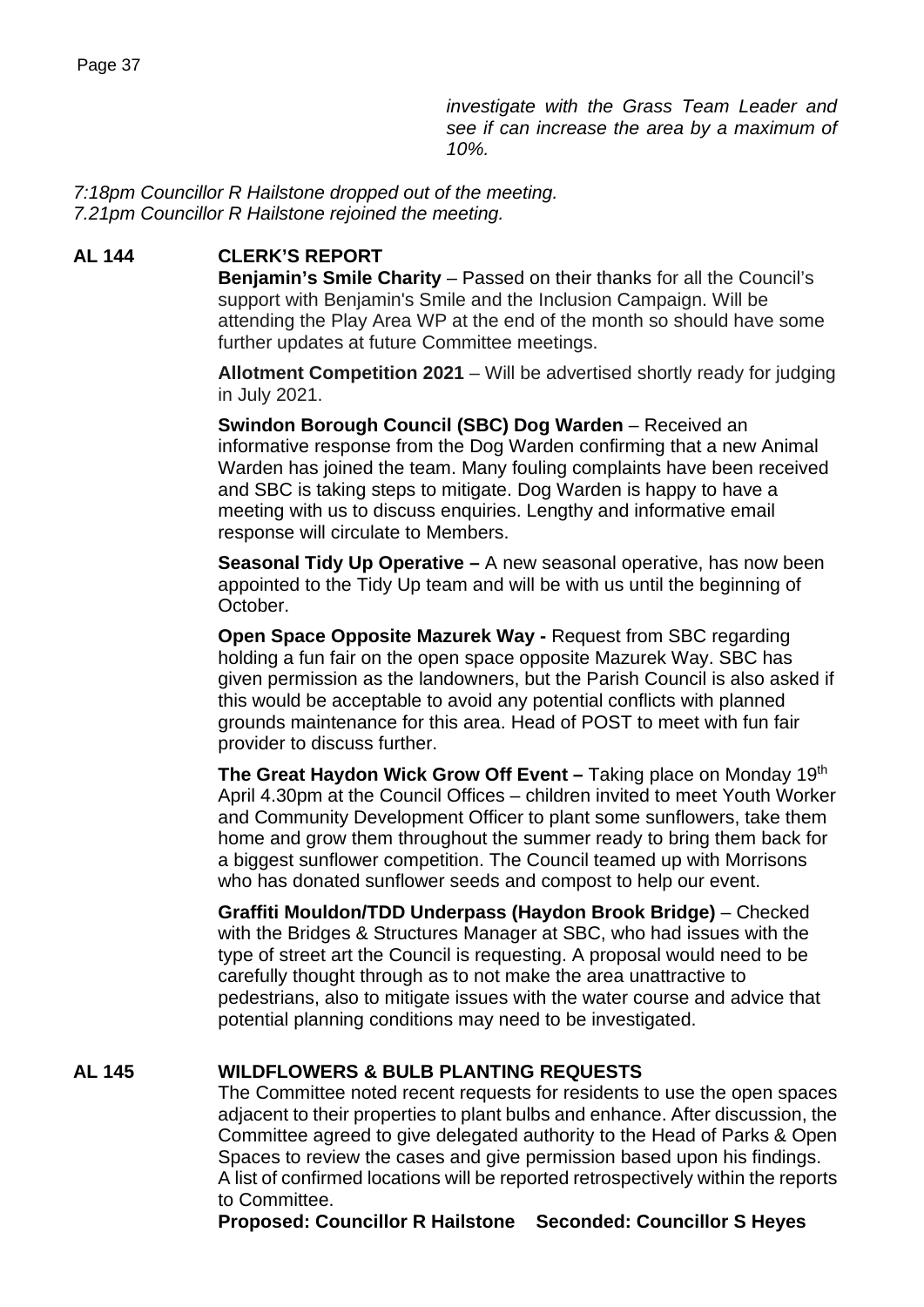**RESOLVED: To give delegated authority to the Head of Parks & Open Spaces to review and give permission for wildflower and bulb planting requests.**

**Vote: Agreed unanimously.**

### **AL 146 GRASS & HEDGE CUTTING AND WINTER PROJECTS**

The Committee noted the Grass, Hedges and Winter Projects Report. There were no recommendations for the Committee to consider.

### **AL 147 PARKS & PROJECTS**

The Committee noted the report. There were no recommendations for the Committee to consider. A Play Area Working Party meeting will be scheduled upon receipt of the external play area inspection report for 2021 and ahead of finalising tender documents for 2021/2022 project delivery.

#### **AL 148 HEAD OF POST REPORT**

The Committee noted the report detailing recent works completed, team objectives and any upcoming projects. There were no recommendations for the Committee to consider. The Head of POST updated that events may be taking place on the Mondays throughout May via the Council's Youth Worker at Trent Road Field with a local football provider Allstarz – further information will be given at the upcoming Full Council meeting.

#### **AL 149 TERMS OF REFERENCE**

The Clerk advised of amendments to the Committee's Terms of Reference and some items for consideration across all the Council's Committees. The Committee agreed to the proposed amendments for Amenities & Leisure and will recommend Full Council to adopt them on the 27<sup>th</sup> April 2021 in preparation for the Annual Council Meeting on the 4<sup>th</sup> May.

**RESOLVED: To recommend to Full Council that the Committee's Terms of Reference as presented be adopted.** 

**Proposed: Councillor S Heyes Seconded: Councillor R Ross Vote: Agreed unanimously.**

#### **AL 150 ROUNDUP OF 2020/2021 COMMITTEE PROJECTS**

The Committee noted the Officers report with regards to the projects completed during 2020/2021 and received an update on projects that are still ongoing.

#### **AL 151 HYSSOP CLOSE CONSULTATION RESULTS**

The Head of Parks & Open Spaces confirmed the responses received following the Hyssop Close Consultation. After discussion, it was agreed not to progress with the enhancement of the area with the installation of a footpath and bench due to previous anti-social behavior at this location and residents' concerns that this could reoccur. The Council will contact residents thanking for their feedback and advise of the outcome. Cutting back of hedges only relates to a small number of properties so this can be discussed in further detail with those properties with a view to carrying out the works after birds nesting season in line with the autumn shrub/hedge cutting schedule.

*20:58 Member of Public left the meeting.*

### **AL 152 VOLUNTEER LITTER PICKERS**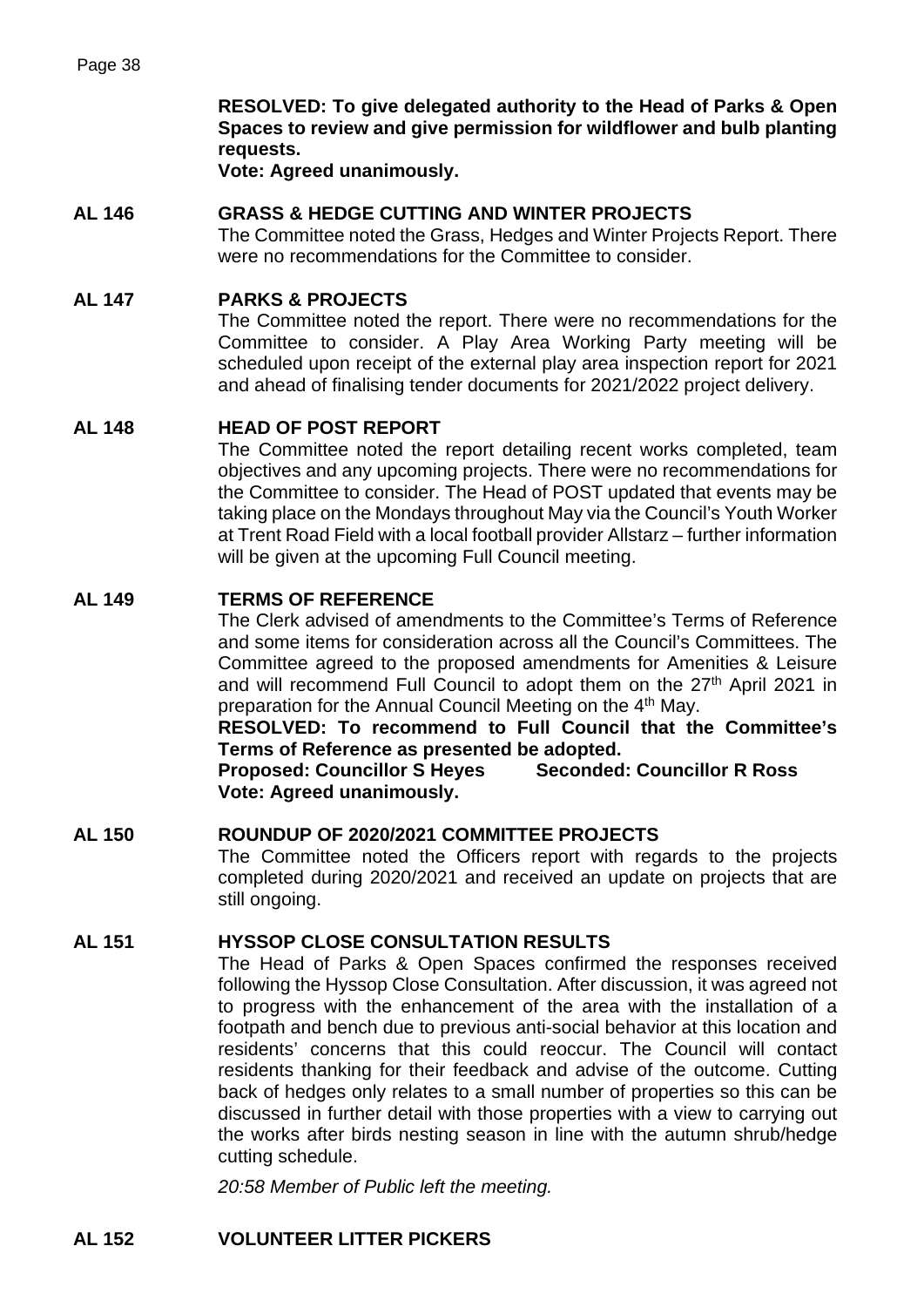The Committee noted the Officers report on the current amount of volunteer litter pickers and how this has increased significantly during the pandemic. The Council currently has over 50 litter picking volunteers and 24 volunteers on the waiting list awaiting an equipment delivery. Equipment is in high demand, so the supply chain is subsequently delayed.

## **AL 153 SEVEN FIELDS**

The Committee received a verbal report from Councillor Baker Lee with regards to any items arising at Seven Fields. Key points included:

- The pile of wood chippings at Stour Walk car park is going down quickly, there is also some fly tipped branches/twigs.
- The map for Seven Fields has been completed and will be ready to publicise soon, a black and white copy has also been received so that the Council could look to run a colouring competition in May.
- To protect the wildflower meadows could the Head of POST investigate to see if the designated pathways could be cut more frequently. Seven Fields Conservation Group is distributing leaflets and displaying posters to help educate the community on wildflower meadows.
- Consideration of CCTV cameras to be placed at the main entrances within the parish but acknowledged this may be impractical, open requests for more CCTV cameras and Seven Fields is not the Parish Council's asset as is still owned by Swindon Borough Council.

## **AL 154 HIRE OF PUBLIC OPEN SPACES**

The Committee discussed recent enquiries about using open spaces for outdoor fitness classes such as group sessions and personal trainers. Researching other parish and town councils confirms charges may be applied for private hire of open spaces. It was agreed that during the pandemic the Council should promote outdoor activity. Prices would depend on the location, numbers, and type of event. Other events within the parish are well supported by the Council but these events do not receive income. The Officers will bring back a policy and pricing matrix at a future date for the Committee to consider.

## **AL 155 OPERATIONAL BUDGET MONITORING**

Members received and noted the Month 11 Income & Expenditure report for Parks & Open Spaces cost centres.

## **AL 156 ITEMS FOR THE NEXT AGENDA**

To be sent to the Clerk in advance of the next meeting.

## **AL 134 EXCLUSION OF PUBLIC & PRESS**

**RESOLVED**: In accordance with Standing Order 3 (d) that 'in view of the confidential nature of the business about to be transacted and in the public interest, that the press and public be temporarily excluded, and they be instructed to withdraw'. Reason: Confidential.

### **AL 135 POST DEPOT FEASIBILITY**

The Committee received a verbal update from the Depot Feasibility Working Party. Two sites were presented and after discussion Site A will proceed with a pre planning application to SBC and pre-planning consultation with the adjacent property. Potential displaced allotment plot holders will be contacted and offered alternative plots to cultivate in conjunction with their existing plots this season.